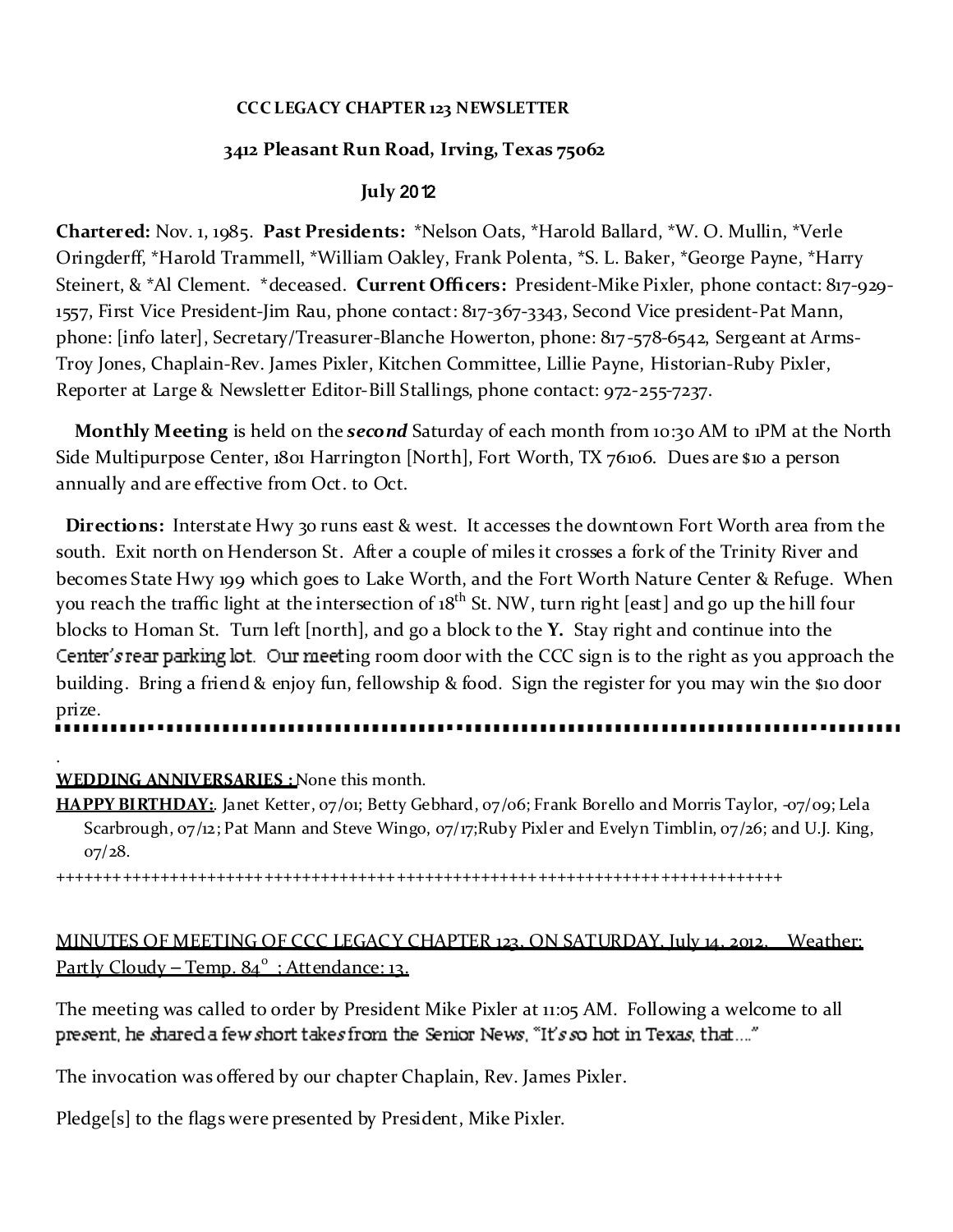Following a statement of the purpose of the CCC and the CCC Legacy, President Pixler shared the importance of the CCC to the state parks of Texas.

Minutes from the June meeting, as published, motion to accept by, James Pixler,  $2^{nd}$  by Bill McKee. Motion passed.

The financial report was given by President Pixler, in the absence of Sec.Treas, Blanche Howerton. Beginning balance, as per latest statement, \$1287.04, one check written, CK# 1412, \$50, for business cards, ending balance, \$1237.04. Motion to accept by Bill Stallings, 2<sup>nd</sup> by Steve Porter, motion carried.

The Call List Reps reported on the increasing number of our members who were no longer able to attend the meetings due to health reasons, G.C. Murray, Jim Lyde, were included.

There were no anniversaries for the month noted.

Of the 13 birthdays for the month, two were present, Evelyn Timblin and Ruby Pixler. We sang Happy Birthday to them.

Old business still no replacement for Lillie Payne as Kitchen Committee Chair.

New business was discussed. A reminder, to VOTE for the board members of CCC Legacy Inc, in the CCC Legacy Journal [July-August]. Possible vote via internet, coming. CCC Legacy Gathering in Missoula, MT, 27-29 Sept, 2012, a motion by Jim Rau, 2<sup>nd</sup> by Bill Stallings was made for the chapter to pay for a "Chapter Room" at the event. Motion carried. A notification of a possible "road trip" to Cleburne SP for a CCC bridge dedication in Sept/Oct time. Many wanted to attend.

The program for this meeting was a pictorial and reading event, in remembrance of Charter Member, beloved friend and past officer of NACCCA Chapter, and CCC Legacy Chapter 123, Curtis O. Greer, 13 Oct 1923 - 16 Jun 2012. The event presented by members, Mike Pixler, Bill Stallings, and Jim Rau. Stores were shared by embers present. Curtis will be missed by all who knew him.

Pass the Can was next, with the drawing that followed. Jim Rau won the \$10. He donated it back to the chapter, with the understanding that it will go towards Wanda Jones dues for 2013. Thanks Jim. A reminder of the August meeting date, 11 August, 2012, by Pixler.

The ladies present prepared for the meal, the blessing was offered by Rev. James Pixler.

A motion to adjourn was made by Troy Jones,  $2<sup>nd</sup>$  by James Pixler. Motion carried. We adjourned at 12:23 PM.

The meal, as always, was enjoyed by the CCC Legacy Chapter family and guests.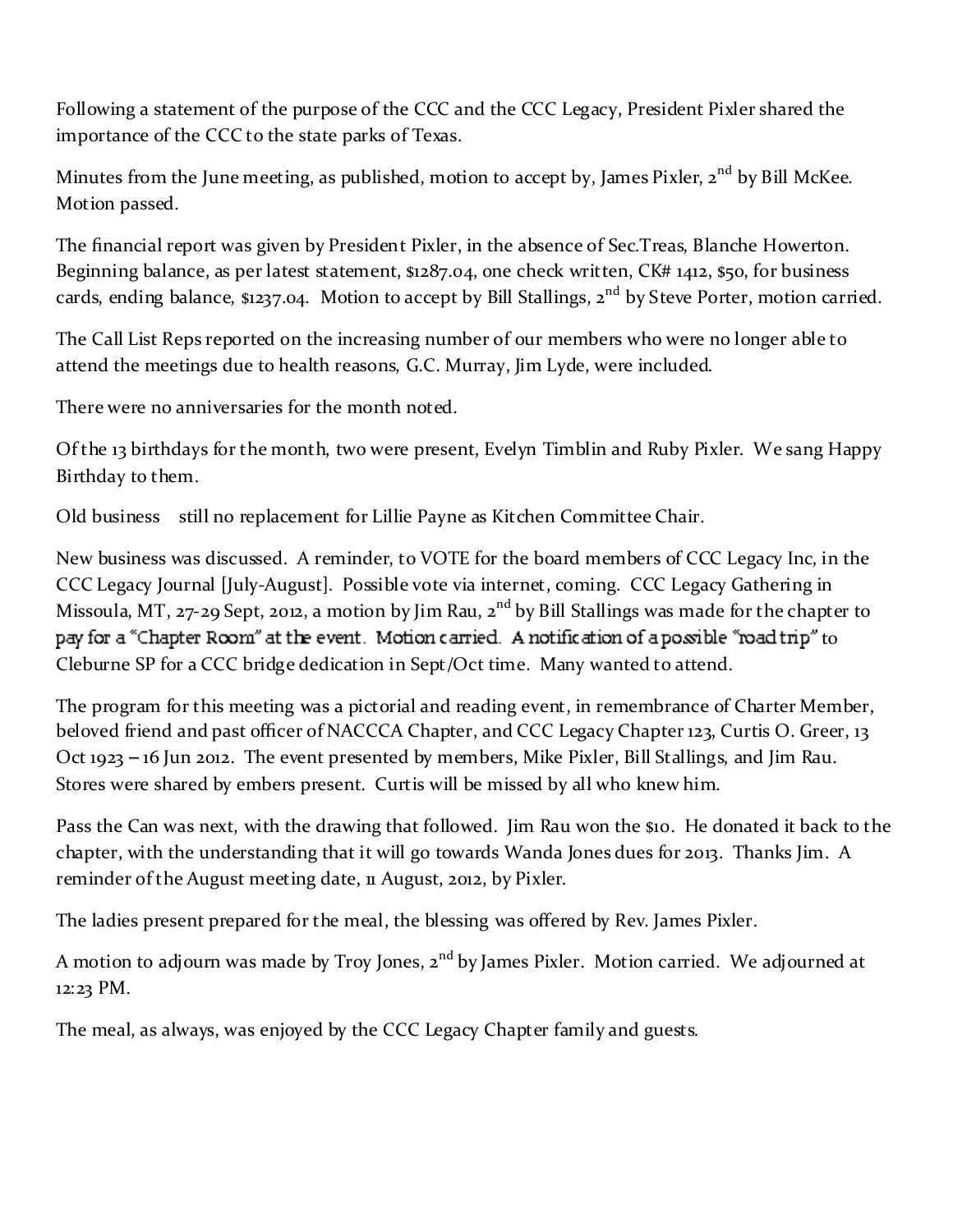Respectfully Submitted by, Mike Pixler, President, CCC Legacy Chapter 123

# 7**-**14**-**2012

## **The Sub ject for This Corner is: Am I a MINO?**

Sometime, I'll just ramble.

There are only a few that I feel represent what it means to be a true member of the chapter. I guess during the time of the CCC, 1933 - 1942, it was just what you did. If you were involved in something, you give it your all. I'm not getting into politics, however, I'm sure most of you have heard of the term, RINO, Republican in Name Only. Well, I would like to share with you what I call a MINO, Members in Name Only.

I know most of you have met a MINO. You know, the one who says during a conversation, "Yes, I'm a member" "Have been," but they stop there. They're a member, period. That's it. They have no desire to do anything to help. But, if asked they'll tell you right quick, they're a member.

I try not to be a MINO, myself, but I know I can do better. I'm proud to be a member of CCC Legacy Chapter 123, and to know the members. There are no MINOS here, are there? All help the best they can. Not just during a meeting, but when they're out and about they share their experiences with others and share the fact, they are proud members of the chapter and work to increase the membership. They give their all. Everyone had good and bad days. Most of mine are good; some, not so much.

- It's hard for us to get over the fact that our friend Curtis Greer has passed. There are few which represent why there is a CCC Legacy. Curtis was one. Always there to help. A greeting of "Hi Ole Buddy," and meant it. No MINO here. That goes, for sure, for the "boys." They'll tell you right quick about the chapter, and you should join us. No MINOS here. It's an honor to be part of CCC Legacy Chapter 123. Thank you.
- Hope to see all of you at the next chapter meeting, 11 August, 2012. Remember, bring a family member, bring a friend, if you can't bring a friend, bring an enemy. But bring someone. Almost forgot; checkout http://ccclegacychapter123.webs.com, you'll be glad you did.

Yours in Service,

Mike Pixler, President, CCC Legacy Chapter 123

## **AN IMPORTANT REMINDER**

If you receive the "CCC Legacy Journal" it is time to vote for the 2012-2014 Board of Directors for the national organization. The Official Ballot is on page 15 of the Journal, and you vote for 4 candidates named there, or you may write in another person. You must cut out and mail the ballot postmarked by September 10, 2012. As an alternate method you may email President Mike Pixler of your vote to RUAVET@aol.com or call him at 817-929-1557, and he will see that your vote gets recorded.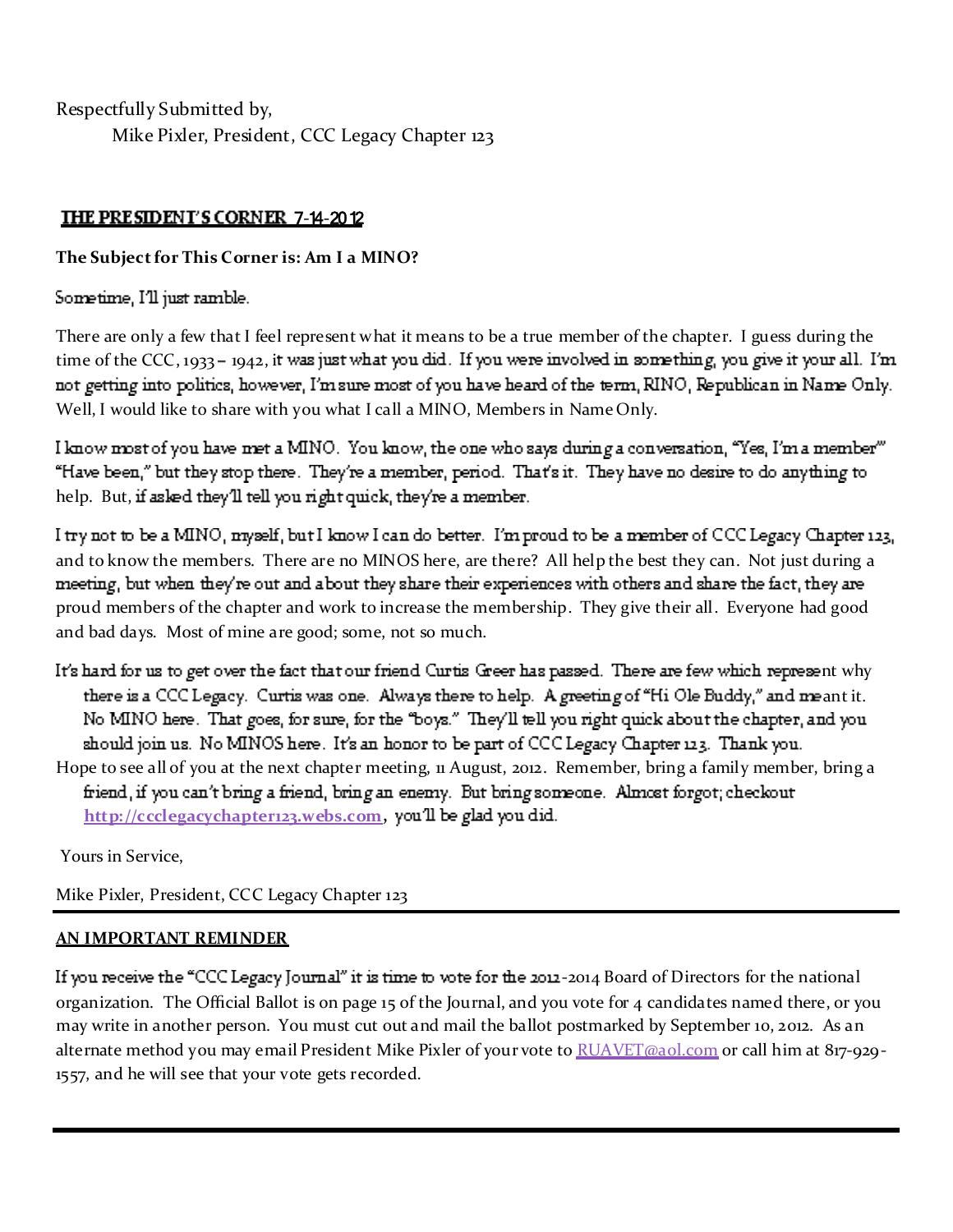### **A SHORT QUIZ**

I think that it is safe to assume that we all know what the terms **CCC** and the **CCC** Camps stand for, but do you know what **She-She-She Camps** were? Got you on that one maybe [myself included]! We know that immediately after FDR was installed as President in 1933 the CCC was proposed and passed into law in very short order. His wife, Eleanor Roosevelt, was a strong supporter of the idea, but was troubled by the CCC's male-only focus. She began campaigning for a parallel organization for young women which would be comprised of residential worker schools and camps for jobless women. The idea largely fell on deaf ears in the Roosevelt administration and most New Dealers. Enter Frances Perkins, FDR's selection as his Secretary of Labor. She was the first women in American history to hold a Cabinet post. She had also been an early supporter for the concept of the CCC, and she began helping Eleanor to bring young women into a similar program. Together they helped get one camp started for women, Camp Tera, at Bear Mountain, New York, in 1933. Progress was slow because there were different requirements for joining for the women than for men. Mrs. Roosevelt was persistent and changes were made in the requirements so that more women were admitted, and more camps were created. Although much smaller in size than the CCC camps for men; and almost forgotten today; by 1936 ninety residential camps were serving 5000 women yearly. In all 8500 women were benefitted by the program.

{From the George Washington University website on Eleanor Roosevelt}

#### **Kids and Their Prayers**

A little boy's parents overheard this prayer: "Now I lay me down to rest, and hope to pass tomorrow's test. If I should die before I wake, that is one less test I have to take."

A young girl's prayer: "Dear God, please take care of daddy and moniny and my sister and my brother and my doggy and me. And please take care of yourself, God, because if anything happens to you, we're going to be in a big mess."

One night a five-year-old said grace at the evening meal: "Dear God, thank you for these pancakes..." When he finished, his parents asked him why he thanked for pancakes when they were having chicken. He said, "I thought I'd see if He was paying attention tonight."

### Your Church May Lean to Redneck If.....

When hearing the parable of Jesus feeding the 5000 with two fish, people ask if they were bass or catfish, and what the bait was.

The choir is known as the "OK Chorale."

Baptism is referred to as "Branding."

The baptismal font is a #2 washtub.

The collection plates are hub caps from a '56 Chevy.

And.... Opening day of deer season is recognized as a church holiday.